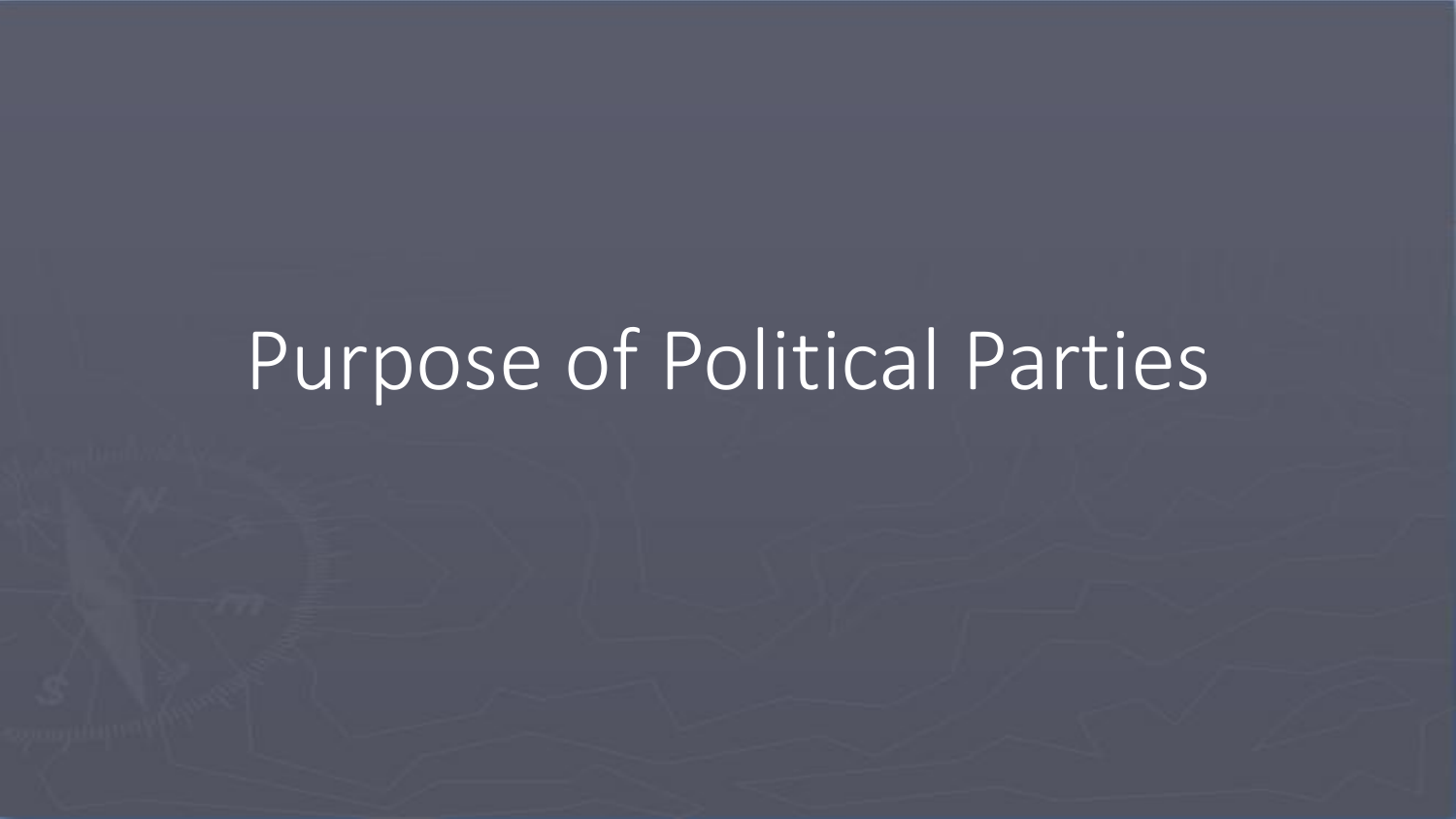### Political Parties

- Political Parties are broad organizations of like-minded individuals
- Similar values and idea of role of government
	- Conservatives favor limited federal government, and traditional values
	- Liberals favor progressive social values, and social programs

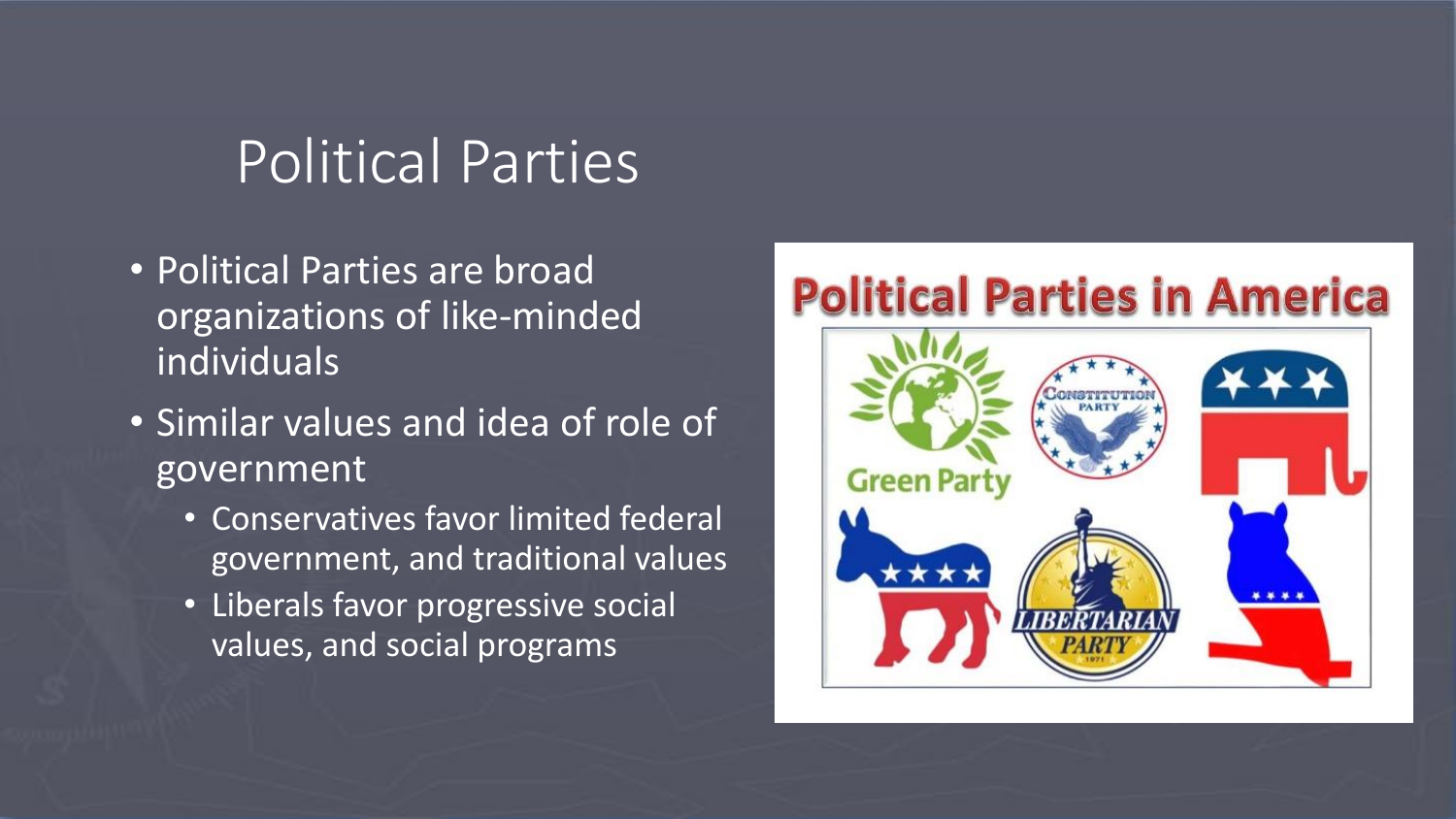### Party Functions: Candidate Recruitment



- In order to have more say in the government political parties work hard to help representatives from their party get elected.
	- Work at the Federal, State, and local levels

#### • Difficult to get good candidates

• Needs to meet party ideologies, have the proper background, and have the commitment and finances to support an election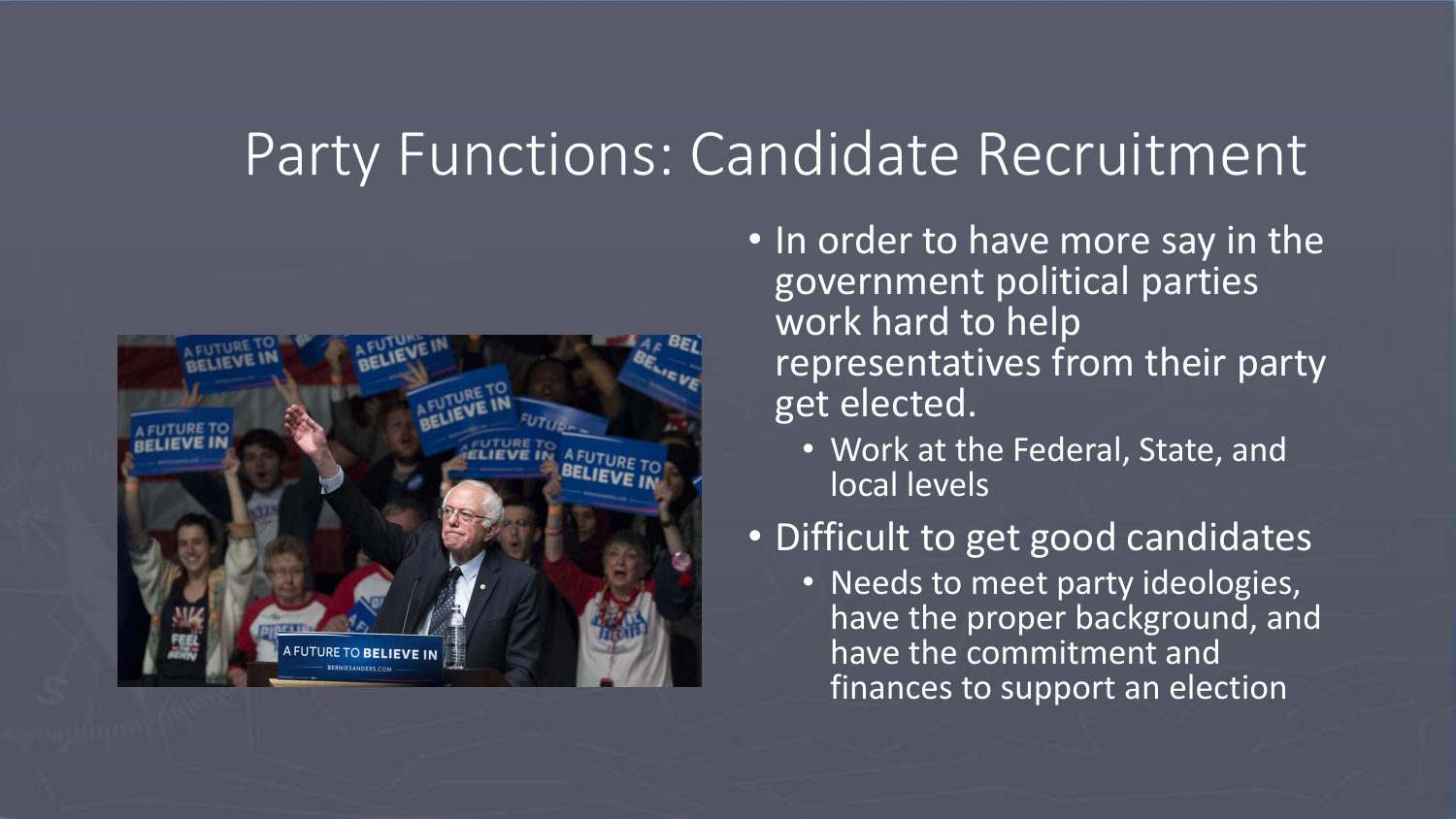#### Party Functions: Organizing Elections

- Elections take a lot of time, money, resources, and experience
	- Too much for any one person to handle, especially if they have never done it before
	- Parties help with resources, support, and ideas for running effective campaigns.

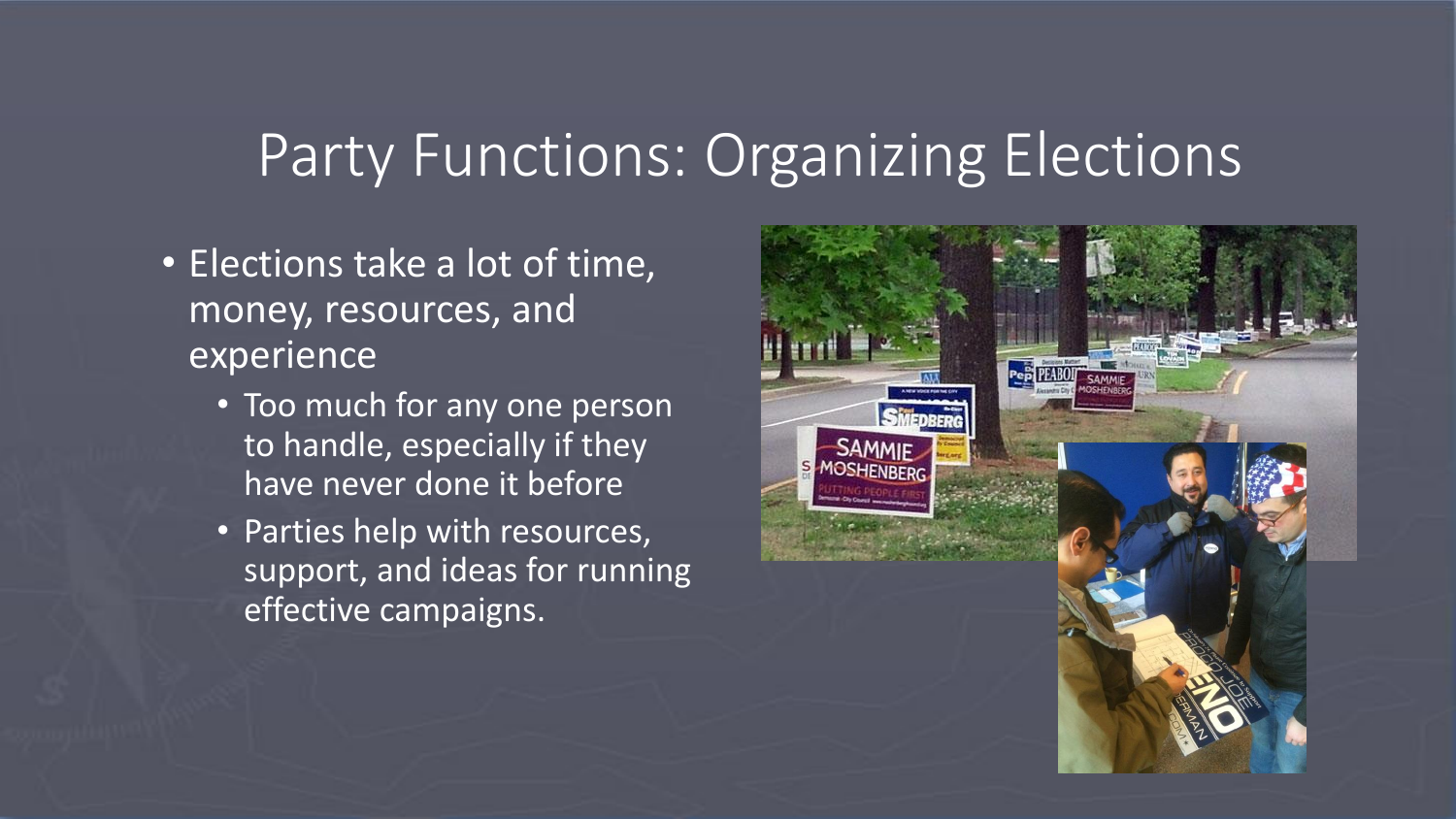### Party Functions: Establishing Platforms

- Party leadership helps direct party members to form platforms
	- Part positions on certain topics such as foreign policy, the economy, public policy, etc…
	- Helps clearly state what voters are getting if they elect a member of the party
		- Candidate Platforms formulated with help from the party

| <b>Party Platform Comparison</b> |                                               |                                               |
|----------------------------------|-----------------------------------------------|-----------------------------------------------|
| <b>ISSUE</b>                     | <b>REPUBLICANS</b>                            | <b>DEMOCRATS</b>                              |
| <b>New State</b>                 | Republicans oppose the initiative for a new   | Democrats support the initiative for a new    |
| <b>Income Tax</b>                | state income tax (I-1098) because we can't    | state income tax, despite a lingering         |
| $(1-1098)$                       | afford another job-killing tax increase.      | recession and high unemployment.              |
|                                  |                                               |                                               |
| 2/3 Vote to                      | Republicans support reinstating the           | Democrats abolished the voter-approved        |
| <b>Raise Taxes</b>               | requirement of a two-thirds majority vote of  | two-thirds requirement for tax increases      |
| $(1-1053)$                       | the Legislature to raise our taxes (I-1053).  | and now oppose reinstating the law.           |
| Crime &                          | Republicans support "Three Strikes, You're    | Democrats would eliminate "Three Strikes.     |
| <b>Public</b>                    | Out" sentences for career criminals, and the  | You're Out" sentences for career criminals.   |
| <b>Safety</b>                    | right of law-abiding citizens to keep and     | legalize marijuana, and slap further          |
|                                  | bear arms to defend themselves.               | restrictions on private gun ownership.        |
| <b>Education</b>                 | Republicans believe that parental choice      | Democrats resist parental choices. They       |
|                                  | through vouchers, tax credits and charter     | oppose all charter schools and voucher        |
|                                  | schools will result in "wider choices, higher | programs. They also oppose requiring          |
|                                  | quality, more innovation and lower costs."    | military recruiters access to public schools. |
| <b>Elections</b>                 | Republicans oppose the automatic              | Democrats believe felons should vote, even    |
|                                  | restoration of a felon's ability to vote, and | if they have not completed all the conditions |
|                                  | we support the Electoral College as an        | of their sentence, and they support the       |
|                                  | important protection for every state.         | abolition of the Electoral College.           |
| Energy &                         | Republicans are committed to American         | Democrats are committed to the                |
| <b>Environment</b>               | energy independence. We oppose Cap &          | implementation of a new Cap & Trade           |
|                                  | Trade as a massive job-killing energy tax     | energy tax, even in the middle of the         |
|                                  | that will do nothing to help the environment. | current economic recession.                   |
|                                  |                                               |                                               |
| Family                           | Republicans support marriage as the union     | Democrats support the following redefinition  |
|                                  | of one man and one woman, and believe         | of marriage: "Marriage, as a legal union of   |
|                                  | the family is the first and most important    | consenting adults, should not be restricted   |
|                                  | institution which preserves a free society.   | by sexual orientation or gender identity."    |
| <b>Health</b>                    | Republicans oppose a government               | Democrats call for a government-run           |
| Care                             | takeover of health care. We support           | "single-payer national health care plan" with |
|                                  | competition among health care providers       | numerous mandates and no choices              |
|                                  | and giving patients more choices.             | available to patients.                        |
| <b>Immigration</b>               | Republicans are committed to securing our     | Democrats believe illegal immigrants          |
|                                  | national borders and implementing an          | should receive amnesty and free access to     |
|                                  | enforceable guest-worker program, but         | tax-funded services such as health care       |
|                                  | oppose amnesty for illegal immigrants.        | and public education.                         |
| <b>National</b>                  | Republicans believe that "a strong America    | Democrats support a cabinet-level             |
| <b>Defense</b>                   | is a free America." We support policies       | "Department of Peace and Nonviolence"         |
|                                  | which defend our national security and        | and want to "make nonviolence the primary     |
|                                  | ensure peace through strength.                | organizing principle of our foreign policy."  |
| <b>Taxes and</b>                 | Republicans oppose all new tax increases.     | Democrats support a new state income tax,     |
| <b>Spending</b>                  | We believe that "limited government is the    | higher Social Security taxes, and more        |
|                                  | foundation of a free society," and thus       | government spending in every category         |
|                                  | support fiscal responsibility in government.  | except for national defense.                  |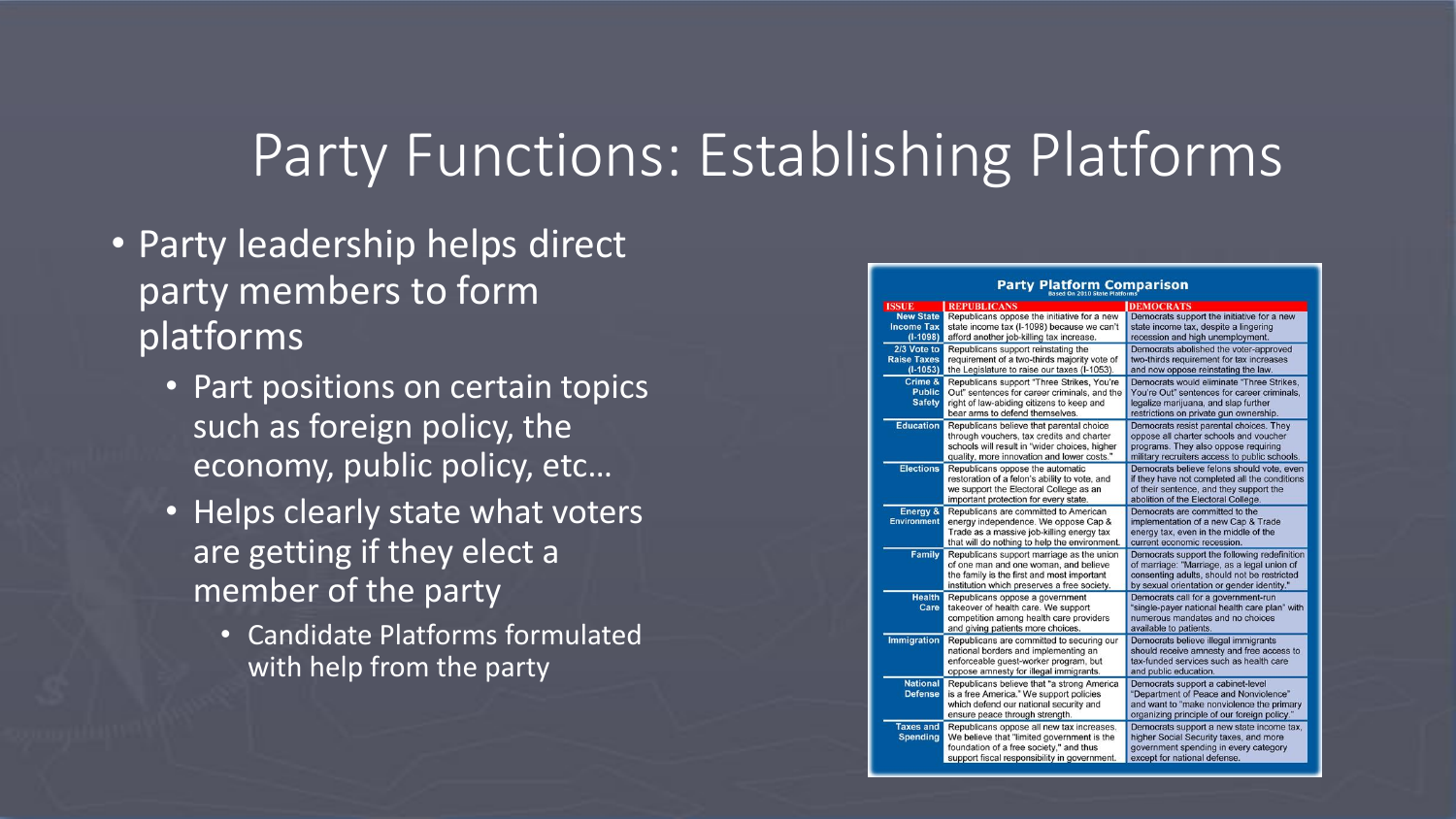## Party Functions: Operate the Government



- Party leadership helps make decisions and suggestions to other party members
	- Can make suggestions on appointment
	- Selects legislative leaders
- Party members rely on the knowledge of experienced part members to help further their causes